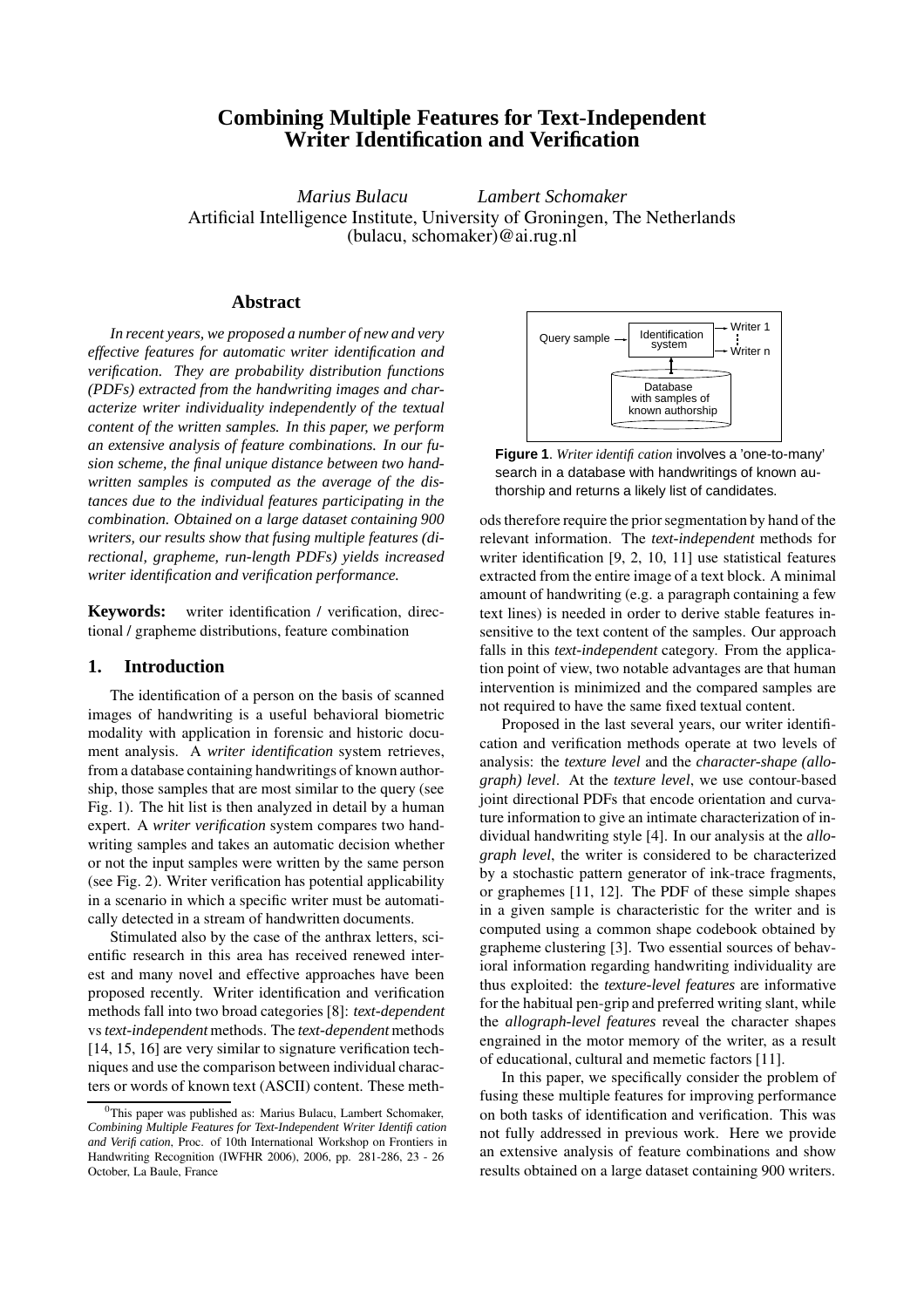

**Figure 2**. *Writer verification* involves a 'one-to-one' comparison with a decision whether or not the two samples are written by the same person.

## **2. Experimental datasets**

In our writer identification and verification experiments we used handwriting images originating from three datasets: Firemaker, IAM and ImUnipen.

The Firemaker set [13] contains handwriting collected from 250 Dutch subjects required to write 4 different pages. In the tests, we used pages 1 and 4 consisting of lowercase script: on page 1, the subjects copied a text of 5 paragraphs and, on page 4, they described the content of a given cartoon in their own words.

The IAM database [7] consists of forms with handwritten English text of varying content. This dataset includes a variable number of handwritten pages per writer, from 1 page (350 writers) to 59 pages (1 writer). In order to have comparable test conditions across all datasets, we modified the IAM set to contain always 2 samples per writer: we kept only the first 2 documents for those writers who contributed more than 2 pages to the original IAM dataset and we have split the document roughly in half for those writers with a unique page in the original set. Our modified IAM dataset therefore contains lowercase handwriting from 650 persons, 2 samples per writer.

We merged the Firemaker and IAM datasets to obtain a combined set which we named "Large". The Large dataset therefore contains 900 writers, 2 samples per writer, lowercase handwriting. All documents were originally scanned at 300 dpi, 8 bits / pixel, gray-scale. In this paper, we will report our experimental results obtained on the Large dataset. This merged set is comparable, in terms of number of writers, to the largest dataset used in writer identification and verification until the present [14]. It is significant to mention here that our approach to writer identification and verification is text-independent and does not require human effort for labeling. This gave us the advantage of being able to easily extend our methods to other datasets and to collect data from multiple sources and different languages in a common framework.

The ImUnipen set contains handwriting from 215 subjects, 2 samples per writer. The images were derived from Unipen on-line handwriting database. The time sequences of coordinates were transformed to simulated 300 dpi images using a Bresenham line generator and an appropriate thickening function. This set was not directly used in writer identification and verification tests due to the different origin of the images. A part of this set containing 65 writers (130 samples) was used in our allograph-level method for training the shape codebooks needed for computing the writer-specific grapheme emission probability. This also ensures a complete separation, at the level of writers, between training and testing data.

**Table 1**. Overview of the features used for writer identification and verification and their dimensionalities.

|                   | Feature               | Explanation                  | Dim |
|-------------------|-----------------------|------------------------------|-----|
|                   |                       | Contour-direction PDF        | 12  |
| $-f2$             | $p(\phi_1,\phi_2)$    | Contour-hinge PDF            | 300 |
|                   |                       | Direction co-occurrence PDFs |     |
| f3h               | $p(\phi_1, \phi_3)$ h | - horizontal run             | 144 |
| f3v               | $p(\phi_1, \phi_3)$ v | - vertical run               | 144 |
| - f4              | p(q)                  | Grapheme emission PDF        | 400 |
|                   |                       | Run-length on white PDFs     |     |
| $\frac{f5h}{f5v}$ | $p(rl)$ h             | - horizontal run             | 60  |
|                   | p(r)                  | - vertical run               | 60  |

# **3. Feature extraction methods**

We use probability distribution functions (PDFs) extracted from the handwriting images to characterize writer individuality in a text-independent manner. The term "feature" will be used to denote such a complete PDF (an entire vector of probabilities). An overview of all features used here is given in table 1. We have designed features *f2*, *f3* and *f4*, while features *f1*, *f5* are classically known. The most discriminative features were selected here from a large number of features tested in [11].

The gray-scale images containing the scanned samples of handwriting are binarized using Otsu's method. Three primary representations of the document will then be used for feature computation: the binary image, the connected components and their contours (extracted using Moore's algorithm). Our methods work at two levels of analysis: the *texture level* and the *allograph level*.

#### **3.1. Textural features**

In these features, the handwriting is merely seen as a texture described by some probability distributions computed from the image and capturing the distinctive visual appearance of the written samples.

The most prominent visual attribute of handwriting that reveals individual writing style is slant. Further more, the whole distribution of directions in the script provides useful information for writer identification [6]. The directional PDF can be computed very fast using the contours by considering the orientation of local contour fragments determined by two contour pixels taken a certain distance apart (see Fig. 3). As the algorithm runs over the contours, the angle that the analyzing fragment makes with the horizontal is computed using equation 1 and an angle histogram is built thereby. This histogram is then normalized to a probability distribution  $p(\phi)$  that constitutes the feature used in writer identification and verification.

$$
\phi = \arctan(\frac{y_{k+\epsilon} - y_k}{x_{k+\epsilon} - x_k})\tag{1}
$$

In our implementation  $\epsilon = 5$  and this value was selected such that the length of the contour fragment is comparable to the thickness of the ink trace (6 pixels). The number of histogram bins spanning the interval  $0^{\circ}$  - 180 $^{\circ}$ was set to  $n = 12$  through experimentation. These settings will be used for all the directional features.

The directional PDF  $p(\phi)$  was our starting point in designing more complex features that give a more intimate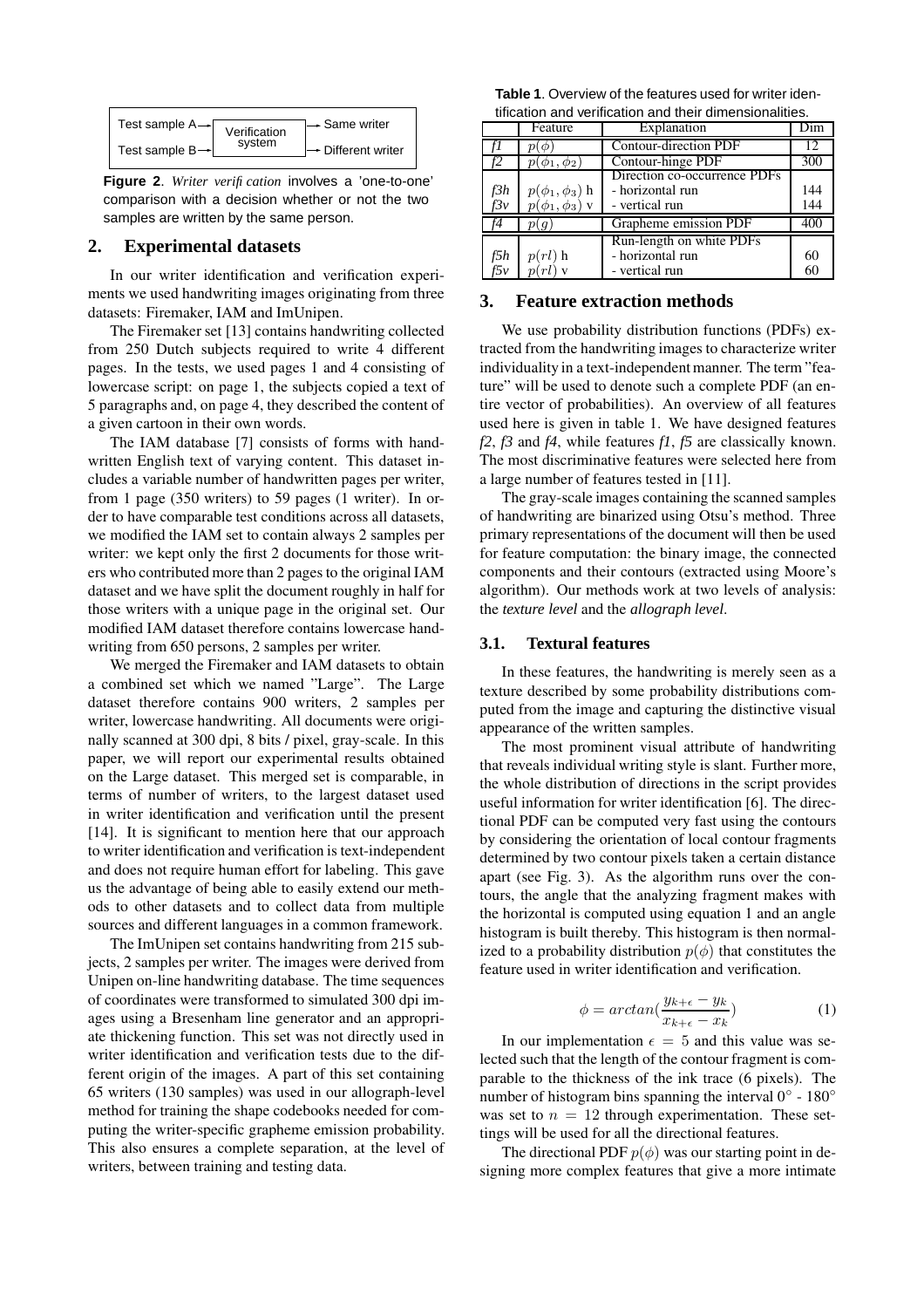

**Figure 3**. Schematic description for the feature extraction methods of directional and run-length PDFs.

description of handwriting individuality and ultimately yield significant improvementsin writer identification and verification performance. In order to capture, besides orientation, also the curvature of the ink trace, which is very discriminatory between different writers, we designed the "hinge" feature. The central idea is to consider, not one, but two contour fragments attached at a common end pixel and, subsequently, compute the joint PDF of the orientations of the two legs of the "contour-hinge" (see Fig. 3). The feature  $p(\phi_1, \phi_2)$  is therefore a bivariate PDF capturing both the orientation and the curvature of contours.

Building upon the same idea of combining oriented contour fragments, we designed another feature: the directional co-occurrence PDF. For this feature, we consider the combination of contour-angles occurring at the ends of run-lengths on the background (see Fig. 3). The joint PDF  $p(\phi_1, \phi_3)$  of the two contour-angles occurring at the ends of a run-length on white captures longer range correlations between contour directions and gives a measure of the roundness of the written characters. Horizontal runs along the rows of the image generate *f3h* and vertical runs along the columns of the image generate *f3v*. Examples of  $p(\phi_1, \phi_3)$ h for two writers are given in Fig. 4.

Run lengths were first proposed for writer identification in [1] and were also used on historical documents in [5]. They are determined on the binary image taking into consideration either the black pixels (the ink trace) or the white pixels (the background). We consider the white runs that capture the regions enclosed inside the letters and also the empty spaces between letters and words. There are



**Figure 4**. Surface plots of the contour-direction cooccurrence PDF  $p(\phi_1, \phi_3)h$  for two writers. Every writer has a different "probability landscape".



**Figure 5**. Shape codebook generated by k-means clustering and containing 400 graphemes.

two basic scanning methods: horizontal along the rows of the image (*f5h*) and vertical along the columns of the image (*f5v*). Similarly to the contour-based directional features presented above, the histogram of run lengths is normalized and interpreted as a PDF.

#### **3.2. Allographic features**

Our allograph-level method, similar to the approach described in [2], assumes that every writer is a stochastic generator of ink-blob shapes, or graphemes [11]. The PDF of grapheme usage in a given sample is characteristic of each writer and is computed using a common shape codebook obtained by clustering [3]. To make this approach applicable to free-style handwriting (both cursive and isolated), a segmentation method [12] is used yielding graphemes (sub- or supra-allographic fragments) that often will not overlap a complete character. This writer identification method involves three processing stages:

**1) Handwriting segmentation:** the ink is cut at the minima in the lower contour for which the distance to the upper contour is comparable to the ink-trace width. The graphemes are then extracted as connected components, followed by size normalization to 30x30 pixel bitmaps.

**2) Shape codebook generation:** k-means clustering  $(k = 400, \text{ see Fig. 5})$  was applied to a training set containing 41k graphemes extracted from 130 samples (65 writers) from the ImUnipen set. The codebook graphemes act as prototype shapes representative for the types of shapes to be expected as a result of handwriting segmentation. In [3], we show that the identification technique described here is robust to design choices regarding the size of the codebook and the clustering algorithm used to generate it.

**3) Grapheme-usage PDF computation:** one bin is allocated to every grapheme in the codebook and a shape occurrence histogram is computed for every handwritten sample. For every ink fraglet extracted from a sample after segmentation, the nearest codebook grapheme  $q$  is found using Euclidean distance and this occurrence is counted into the corresponding histogram bin. The histogram is normalized to a PDF  $p(g)$  that acts as the writer descriptor used for identification and verification.

The perfect segmentation of individual characters in free-style script is still unachievable and this represents a fundamental problem for handwriting recognition. Nev-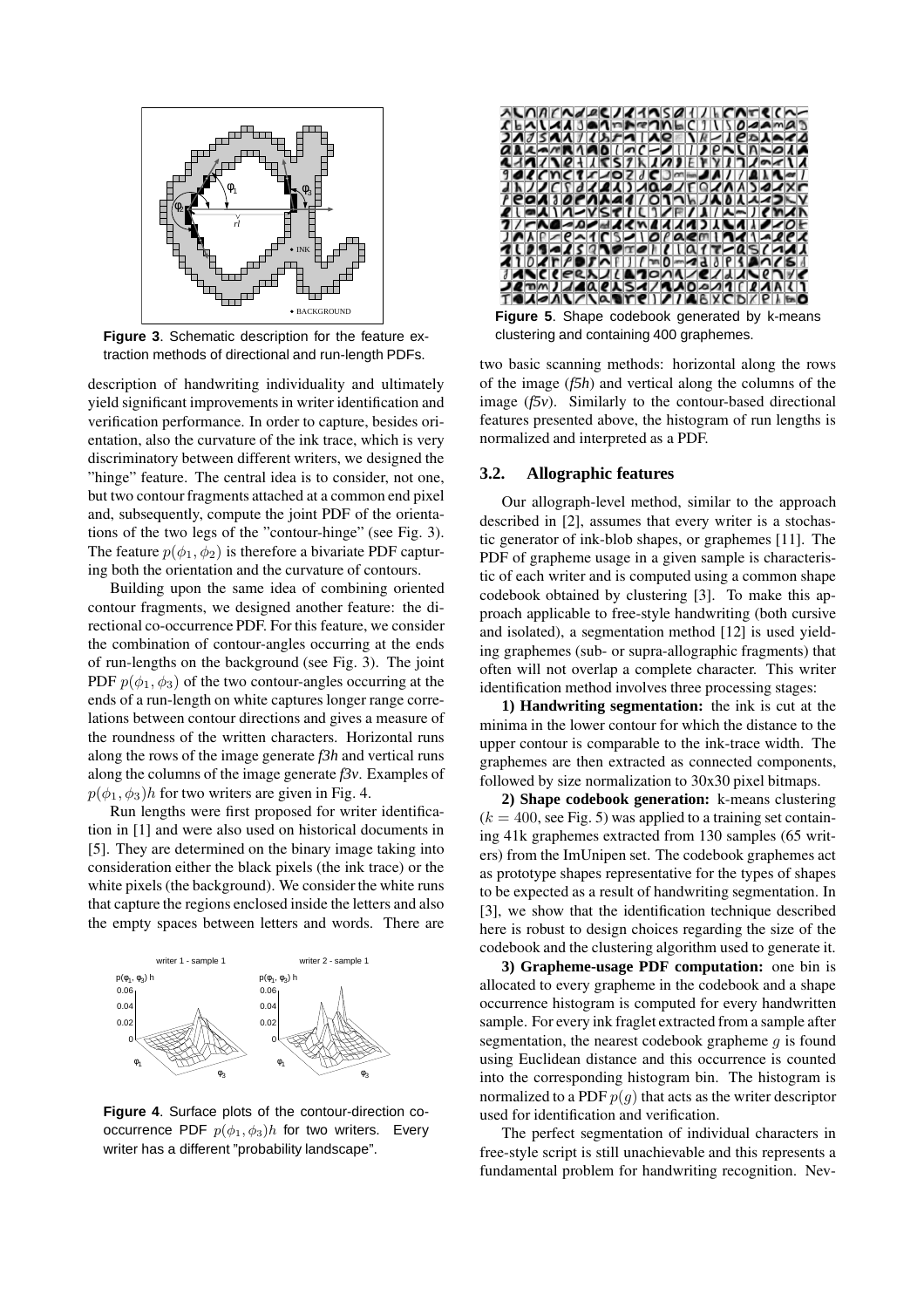

**Figure 6**. Feature fusion method: the distances generated by the individual features are averaged (using simple or weighted average) and the result is then used in writer identification and verification.

ertheless, the ink fraglets generated by our imperfect segmentation procedure can still be effectively used for writer identification. The essential idea is that the ensemble of these simple graphemes still manages to capture the shape details of the allographs emitted by the writer.

# **4. Feature matching and fusion for writer identification and verification**

A large number of distance measures between the feature vectors were tested, we will report only on the best performing ones. The  $\chi^2$  distance is used for matching a query sample  $q$  and any other sample  $i$  from the database:

$$
\chi_{qi}^2 = \sum_{n=1}^{N \, \text{dims}} \frac{(p_{qn} - p_{in})^2}{p_{qn} + p_{in}} \tag{2}
$$

where  $p$  are entries in the PDF,  $n$  is the bin index and Ndims is the number of bins in the PDF.

*Writer identification* is performed using nearestneighbor classification in a "leave-one-out" strategy. For a query sample q, all the other samples  $i \neq q$  are ordered in a sorted hit list with increasing distance to the query  $q$ , using a selected feature. Ideally the first ranked sample should be the pair sample produced by the same writer. If one considers, not only the nearest neighbor (Top 1), but rather a longer list of neighbors starting with the first and up to a chosen rank (e.g. Top 10), the chance of finding the correct hit (the recall) increases with the list size.

*Writer verification* is performed in the classical Neyman-Pearson framework of statistical decision theory. By varying the decision threshold, Receiver Operating Characteristic (ROC) curves are computed for all features. The Equal Error Rate (EER) is used to quantify in a single number the writer verification performance.

The considered features are not totally orthogonal, but nevertheless they do offer different points of view on a handwritten sample. It is therefore natural to try to combine them for improving performance, this being the main focus of the present paper. In our feature combination scheme, the final unique distance between any two handwritten samples is computed as the average (simple or

**Table 2**. Writer identification and verification performance of individual features on the Large dataset (900 writers, 2 samples per writer, lowercase handwriting). The features are explained in Table 1.

|     | Feature          | Identification<br>Fop |                      | Verification<br>EER        |
|-----|------------------|-----------------------|----------------------|----------------------------|
| f3h | <b>Φ</b> 2<br>h. | 43<br>80<br>65        | 72<br>91<br>84       | 7.1<br>4.8<br>5.9          |
|     | v.               | 59<br>10              | 82<br>92<br>29<br>34 | 9.1<br>5.8<br>16.6<br>12.1 |

weighted) of the distances due to the individual features participating in the combination (see Fig. 6). In feature combinations, Hamming distance performed best:

$$
H_{qi} = \sum_{n=1}^{N \, dims} |p_{qn} - p_{in}| \tag{3}
$$

The  $\chi^2$  distance, due to the denominator, gives more weight to the low probability regions in the PDFs and maximizes performance for each individual feature. Hamming distance generates comparable distance values for the different features and offers a common ground with slight advantages in feature combinations.

# **5. Results**

Table 2 gives the writer identification and verification performance of the individual features considered here. There are important differences in performance among the different features: the best performer is the contour-hinge PDF (feature *f2*: Top-1 80%, Top-10 91%, EER 4.8%), followed by the grapheme PDF (feature *f4*: Top-1 76%, Top-10 92%, EER 5.8%). The contour-angle combination features  $f2$ ,  $f3h$  and  $f3v$  deliver significant performance improvements over the basic directional PDF *f1*. This confirms the general principle that joint probability distributions do capture more information from the input signal. And, despite their higher dimensionalities, reliable probability estimates can be obtained when a few handwritten text lines are available (more than three in our dataset).

The run length PDFs, despite having the worst performance among the echelon of features selected in this paper, in fact do perform better than a number of other known writer identification features, e.g. entropy, wavelets, autocorrelation (see [11] for a wide analysis).

In brief, the results show that the contour-based anglecombination PDFs (*f2*, *f3h*, *f3v*) and the graphemeemission PDF (*f4*) outperform the other features. They constitute the gist our text-independent approach to writer identification and verification.

The features studied in the paper can be grouped into 3 broad categories (see table 1): contour-based directional PDFs (*f1*, *f2*, *f3h*, *f3v*), grapheme emission PDF (*f4*) and run-length PDFs (*f5h*, *f5v*). We will analyze combinations of features within and between these broad feature groups. As stated earlier, feature fusion is performed by distance averaging. Assigning distinct weights to the different fea-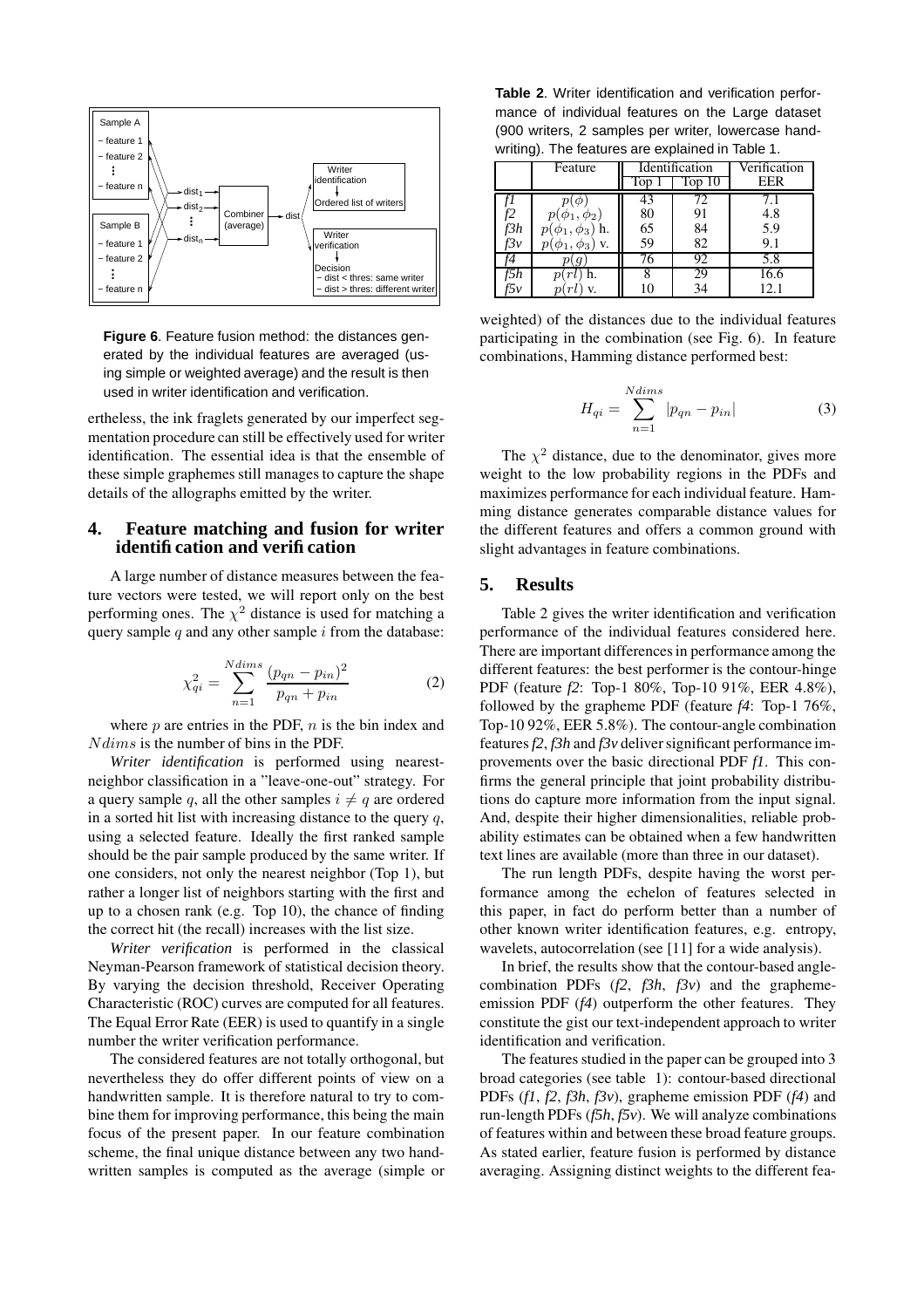**Table 3**. Writer identification and verification performance of feature combinations on the Large dataset.

| Feature          | Identification |        | Verification |
|------------------|----------------|--------|--------------|
| combination      |                | 1op 10 | EER          |
| f3: f3h & f3v    | 73             | 89     | 5.0          |
| $f5: f5h \& f5v$ | 33             | 63     | 7.5          |
| f1 & f4          | 81             | 94     | 3.3          |
| fl & $f5$        | 67             | 90     | 3.6          |
| f2 & f4          | 86             | 95     | 2.9          |
| f3 & f4          | 84             | 95     | 3.9          |
| f3 & f5          | 80             | 94     | 3.7          |
| f4 & f5          | 83             | 95     | 3.2          |
| f1 & f4 & f5     | 85             | 96     | 2.8          |
| f2 & f4 & f5     | 87             | 96     | 2.6          |
| f3 & f4 & f5     | 87             | 96     | 3.3          |

tures participating in the combination yields only very small performance improvements as will be shown further. This lead us to prefer simplicity and robustness here and report feature combination results obtained by plain distance averaging. This is equivalent to using the cumulative distance obtained over all the combined features.

First, we consider the natural combinations *f3h* with *f3v* and *f5h* with *f5v* (first two rows of table 3). Features *f3* and *f5* are therefore obtained by combining the two orthogonal directions of scanning the input image. Compared to their single horizontal or vertical counterparts, the fused features perform markedly better and they will be used, as such, in future combinations.

It is important to note that further combining directional features (*f1* & *f2*, *f1* & *f3*, *f2* & *f3* or *f1* & *f2* & *f3*) did not produce extra improvements over the performance of the best feature involved in the combination. Rather, the experimental results show that improvements are obtained by combining features from different feature groups. In the results given in table 3, the combined performance exceeds the performances of all individual features involved in the combination. The best performing feature combinations fuse directional, grapheme and run-length information yielding writer identification rates of Top-1 85-87% and Top-10 96% with an EER around 3% in verification.

Fig. 7 shows the results obtained by taking a weighted combination of features *f3* and *f4*:  $d = \lambda d_3 + (1 - \lambda)d_4$ , where  $\lambda$  is the mixing coefficient. Only marginal improvements are attainable over the performance corresponding to simple distance averaging at  $\lambda = 0.5$ . These results are, in fact, representative for extensive weight optimization tests carried on different combinations and generating, in the end, very small additional improvements. When combining 3 features, the performance landscape as a function of the two mixing coefficients has a broad peak in the neighborhood of  $\lambda_1 \approx \lambda_2 \approx 0.3$ .

Such a direct feature combination by simple distance averaging is possible in our case because the fused features are PDFs (that sum up to 1) and, for a chosen pair of samples, the Hamming distances produced by the different features lie roughly within the same range. We also tried Borda rank combination schemes and an SVM distance combiner and with rather dismal results.

After feature extraction, feature matching / fusion and performance calculation, our programs generate HTML files containing numerical results (distances,



**Figure 7**. Writer identification and verification performance for a weighted combination of *f3* and *f4*. Only marginal improvements are obtainable over the performance levels of the simple average (the horizontal lines) corresponding to  $\lambda = 0.5$ . These results are representative for extensive weight optimization tests carried out for different feature combinations.

ranks, thresholds) and hyperlinks to the written samples. Fig. 8 shows a hit list generated by our system, dubbed GRAWIS for Groningen Automatic Writer Identification System. A web browser can then be used to visualize these HTML files. For a chosen query sample, writer identification searches can be run using a battery of different features or feature combinations. Fig. 9 shows a *false reject* error and Fig. 10 shows a *false accept* error. The examples were selected to illustrate problematic cases where the *within-writer* variability arguably exceeds the *between-writer* variability, at the fringes of the Bayes decision boundary in the writer verification task.

### **6. Conclusions**

In the writer identification and verification methods presented here, the computer is completely unaware of what has been written in the samples. Our features are independent of the textual content of the handwritten images: the writing is merely seen as a texture characterized by joint directional PDFs that operate at the scale of the ink-trace width or as a simple stochastic shape-emission process characterized by a grapheme occurrence PDF that operates at the scale of characters.

Our features capture different aspects of handwriting individuality and operate at different levels of analysis and different scales. Combining textural and allographic features yields very high writer identification and verification performance. The presented fusion method based on simple distance averaging diminishes the risk of a biased solution, while capturing most of the achievable increases in writer identification and verification performance.

## **References**

[1] B. Arazi. Handwriting identification by means of runlength measurements. *IEEE Trans. Syst., Man and Cybernetics*, SMC-7(12):878–881, 1977.